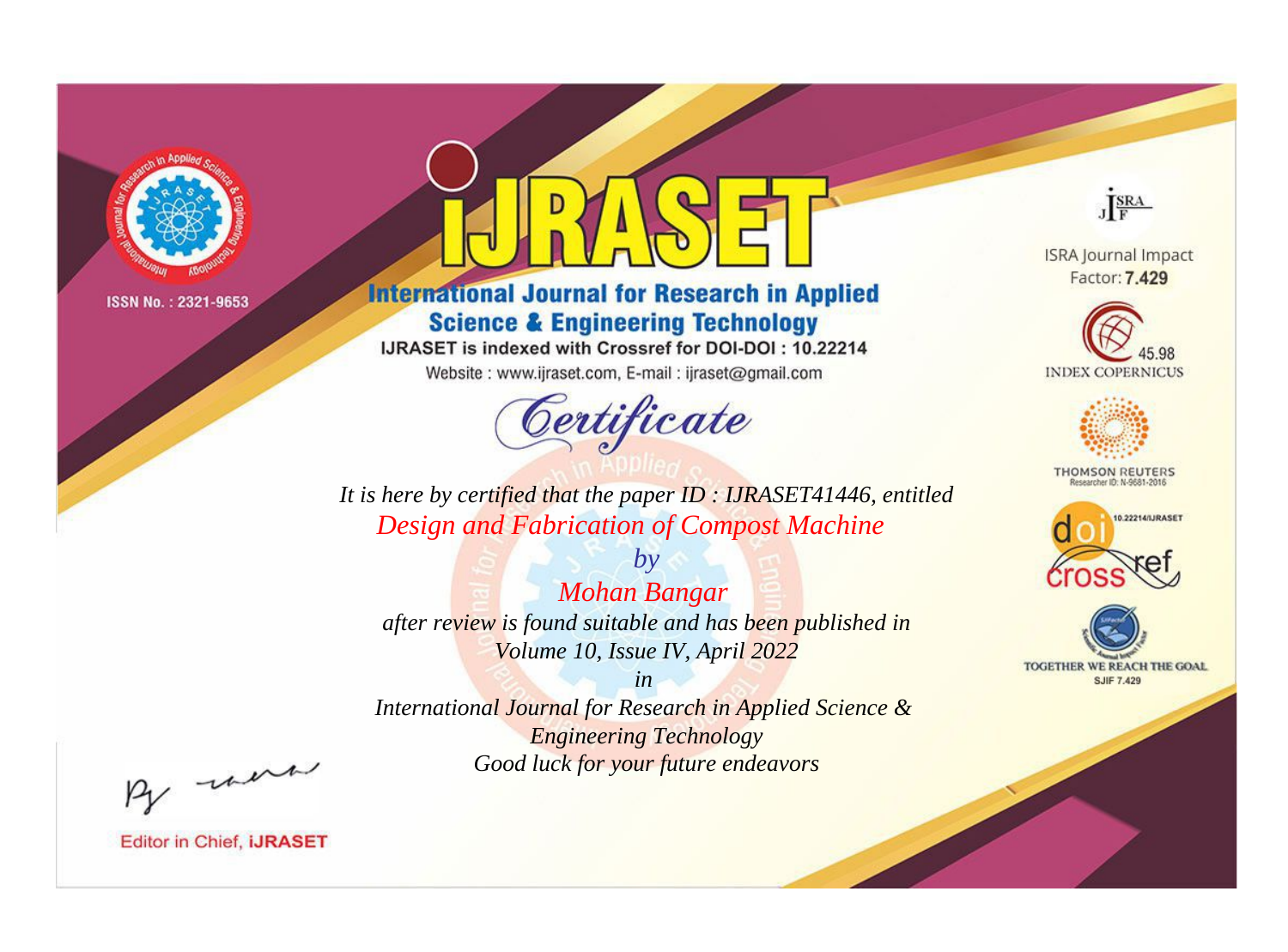

# **International Journal for Research in Applied Science & Engineering Technology**

IJRASET is indexed with Crossref for DOI-DOI: 10.22214

Website: www.ijraset.com, E-mail: ijraset@gmail.com



JERA

**ISRA Journal Impact** Factor: 7.429





**THOMSON REUTERS** 



TOGETHER WE REACH THE GOAL **SJIF 7.429** 

It is here by certified that the paper ID: IJRASET41446, entitled **Design and Fabrication of Compost Machine** 

Sushil Yadav after review is found suitable and has been published in Volume 10, Issue IV, April 2022

 $b\nu$ 

 $in$ International Journal for Research in Applied Science & **Engineering Technology** 

Good luck for your future endeavors

By morn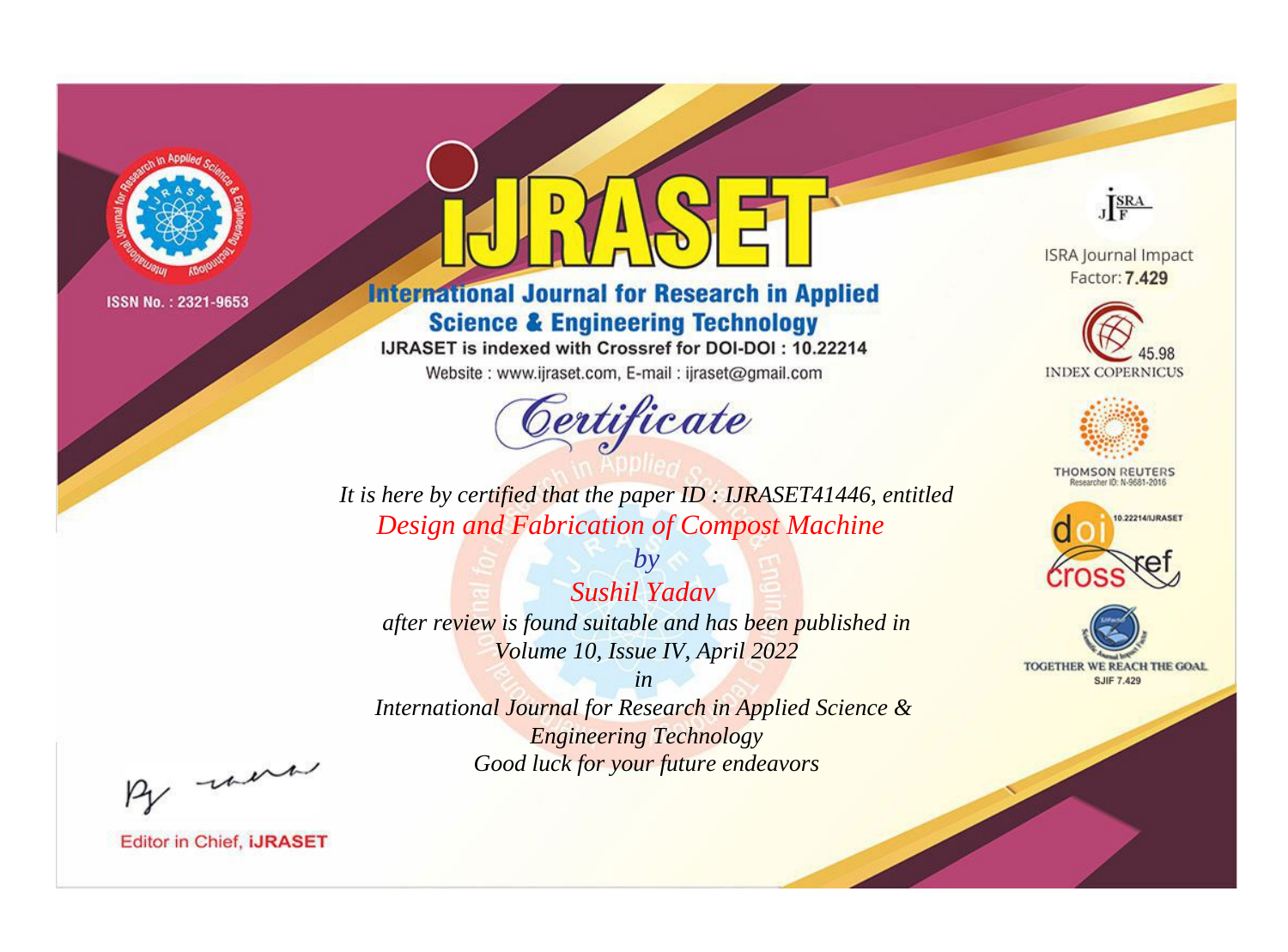

# **International Journal for Research in Applied Science & Engineering Technology**

IJRASET is indexed with Crossref for DOI-DOI: 10.22214

Website: www.ijraset.com, E-mail: ijraset@gmail.com



JERA

**ISRA Journal Impact** Factor: 7.429





**THOMSON REUTERS** 



TOGETHER WE REACH THE GOAL **SJIF 7.429** 

It is here by certified that the paper ID: IJRASET41446, entitled **Design and Fabrication of Compost Machine** 

**Pranav Ghone** after review is found suitable and has been published in Volume 10, Issue IV, April 2022

 $b\nu$ 

 $in$ International Journal for Research in Applied Science & **Engineering Technology** Good luck for your future endeavors

By morn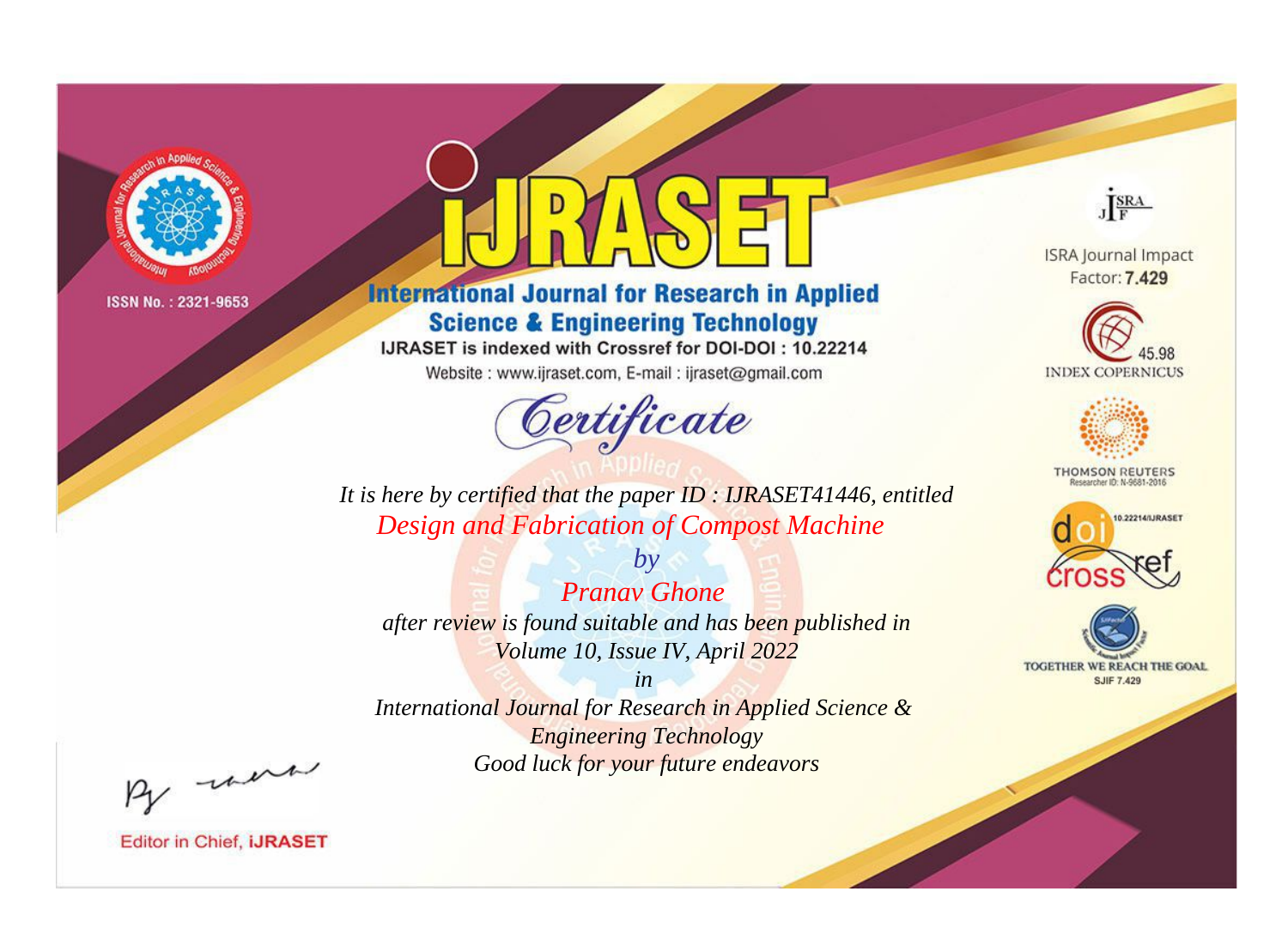

# **International Journal for Research in Applied Science & Engineering Technology**

IJRASET is indexed with Crossref for DOI-DOI: 10.22214

Website: www.ijraset.com, E-mail: ijraset@gmail.com



JERA

**ISRA Journal Impact** Factor: 7.429





**THOMSON REUTERS** 



TOGETHER WE REACH THE GOAL **SJIF 7.429** 

It is here by certified that the paper ID: IJRASET41446, entitled **Design and Fabrication of Compost Machine** 

Noman Ansari after review is found suitable and has been published in Volume 10, Issue IV, April 2022

 $b\nu$ 

 $in$ International Journal for Research in Applied Science & **Engineering Technology** Good luck for your future endeavors

By morn